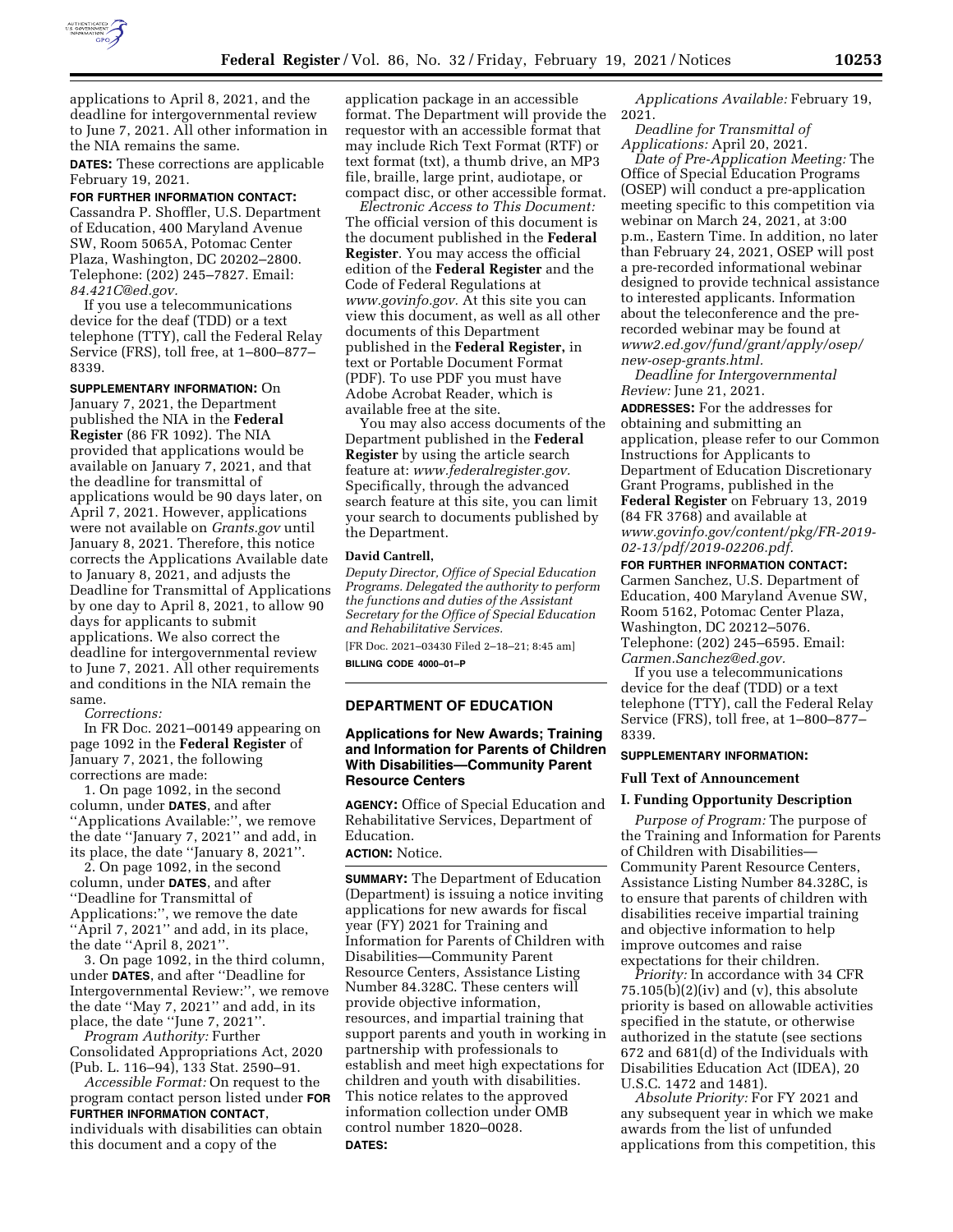priority is an absolute priority. Under 34 CFR 75.105(c)(3) we consider only applications that meet this priority.

This priority is:

*Community Parent Resource Centers.* 

#### *Background*

The purpose of this priority is to fund 25 Community Parent Resource Centers (CPRCs) in geographically defined communities. The CPRCs are designed to meet the information and training needs of parents of infants, toddlers, children, and youth with disabilities, ages birth through 26 (collectively, ''children with disabilities''), and youth with disabilities who experience significant isolation from available sources of information and support. These parents can include, for example, low-income parents, parents with limited English proficiency, and parents with disabilities. Youth can include, for example, youth living in low-income households and youth with limited English proficiency.

These CPRCs, consistent with the statute, will provide individualized assistance, training, and resources to help parents work with schools, early childhood providers, and early childhood and educational systems to meet the unique needs of their children and set high expectations and challenging objectives for every child with a disability. CPRCs will also provide high-quality, accurate, and impartial information to families of children with disabilities on the range of educational options that may be available in their State and local community and will coordinate with Parent Training and Information Centers (PTIs) (Assistance Listing Number 84.328M) funded to serve their communities.

CPRCs (*[www.parentcenterhub.org/](http://www.parentcenterhub.org/find-your-center/) [find-your-center/](http://www.parentcenterhub.org/find-your-center/)*) promote the effective education of children with disabilities by ''strengthening the role and responsibility of parents and ensuring that families of such children have meaningful opportunities to participate in the education of their children at school and at home'' (section 601(c)(5)(B) of IDEA, 20 U.S.C. 1400(c)(5)(B)). CPRCs, consistent with section 672(b)(4) of IDEA (20 U.S.C. 1472(b)(4)), meet the specific needs of families who experience significant isolation from available sources of information and support, such as underserved families, families with limited English proficiency, and families in which a parent may also experience a disability, among others. CPRCs help parents: (a) Navigate systems providing early intervention, special education and related services,

general education, and postsecondary options; (b) understand the educational and service options available to them and their children; (c) understand the nature of their children's disabilities; (d) learn about their rights and responsibilities under IDEA; (e) expand their knowledge of evidence-based 1 practices to help their children succeed; (f) strengthen their collaboration with professionals; (g) locate resources for themselves and their children; and (h) advocate for improved child outcomes and student achievement, increased graduation rates, and improved postsecondary outcomes for all children through participation in program and school reform activities.

By providing parents with impartial information and individualized assistance and training, CPRCs enable parents to—(a) make informed decisions when choosing educational and early learning options that best meet the needs of their children; (b) help their children meet developmental and academic goals; (c) help their children meet challenging expectations established for all children; and (d) prepare their children to achieve positive postsecondary outcomes that lead to lives that are as productive and independent as possible. In addition, CPRCs help youth with disabilities understand their rights and responsibilities and learn self-advocacy skills to prepare them to lead productive lives as independently as possible.

CPRCs are also valuable partners to State and local agencies, providing expertise on how to better support families and youth with disabilities so that they can effectively and efficiently access IDEA services.

### *Priority*

The Department intends to fund 25 grants to establish and operate 25 CPRCs in geographically defined communities proposed by the applicants.

At a minimum, the CPRCs must—(a) increase parents'<sup>2</sup> capacity to help their children with disabilities <sup>3</sup> improve their early learning, school-aged, and postsecondary outcomes; (b) increase parents' knowledge of educational and early learning options; and (c) increase youth with disabilities' capacity to be effective self-advocates.

In addition to these programmatic requirements, to be considered for funding under this priority, applicants must meet the following application and administrative requirements in this priority:

(a) In the narrative section of the application under ''Significance,'' the applicant must—

(1) Present appropriate information on—

(i) The needs of parents in the geographically defined community proposed, including, but not limited to, underserved parents, low-income parents, parents with limited English proficiency, and parents with disabilities;

(ii) The needs of youth with disabilities in the geographically defined community proposed, such as incarcerated youth, youth in foster care, and youth with limited English proficiency, among others; and

(iii) The variety of educational options available within the State and local communities, and how parents and youth are made aware of these options; and

(2) Demonstrate how the proposed project will, within the geographically defined community proposed,—

(i) Address the needs of parents of children with disabilities for highquality services that increase parents' capacity to help their children with disabilities improve their early learning, school-aged, and postsecondary outcomes. To meet this requirement the applicant must—

(A) Demonstrate knowledge of best practices on providing training and information to the variety of parents in the geographically defined community proposed;

(B) Demonstrate knowledge of best practices in outreach and familycentered services;

(C) Demonstrate knowledge of current education practices and policy initiatives to improve outcomes in early intervention and early childhood education, general and special education, transition services, and postsecondary options; and

(D) Demonstrate knowledge of how to identify and work with appropriate partners in the community and State, including local providers and lead agencies providing services under Part C of IDEA (Part C); State and local educational agencies; State child welfare agencies; disability-specific systems and entities serving families, such as the State's protection and advocacy system; vocational rehabilitation (VR) agencies; and other nonprofits serving families in order to improve outcomes; and

<sup>1</sup>The term ''evidence-based'' means, at a minimum, demonstrating a rationale (as defined in 34 CFR 77.1).

<sup>2</sup>The term ''parent'' includes natural, adoptive, and foster parents, guardians, and individuals acting in the role of ''parent'' as defined in section 602(23) of IDEA, 20 U.S.C. 1401(23).

<sup>&</sup>lt;sup>3</sup>The term "disabilities" refers to the full range of disabilities described in section 602(3) of IDEA, 20 U.S.C. 1401(3).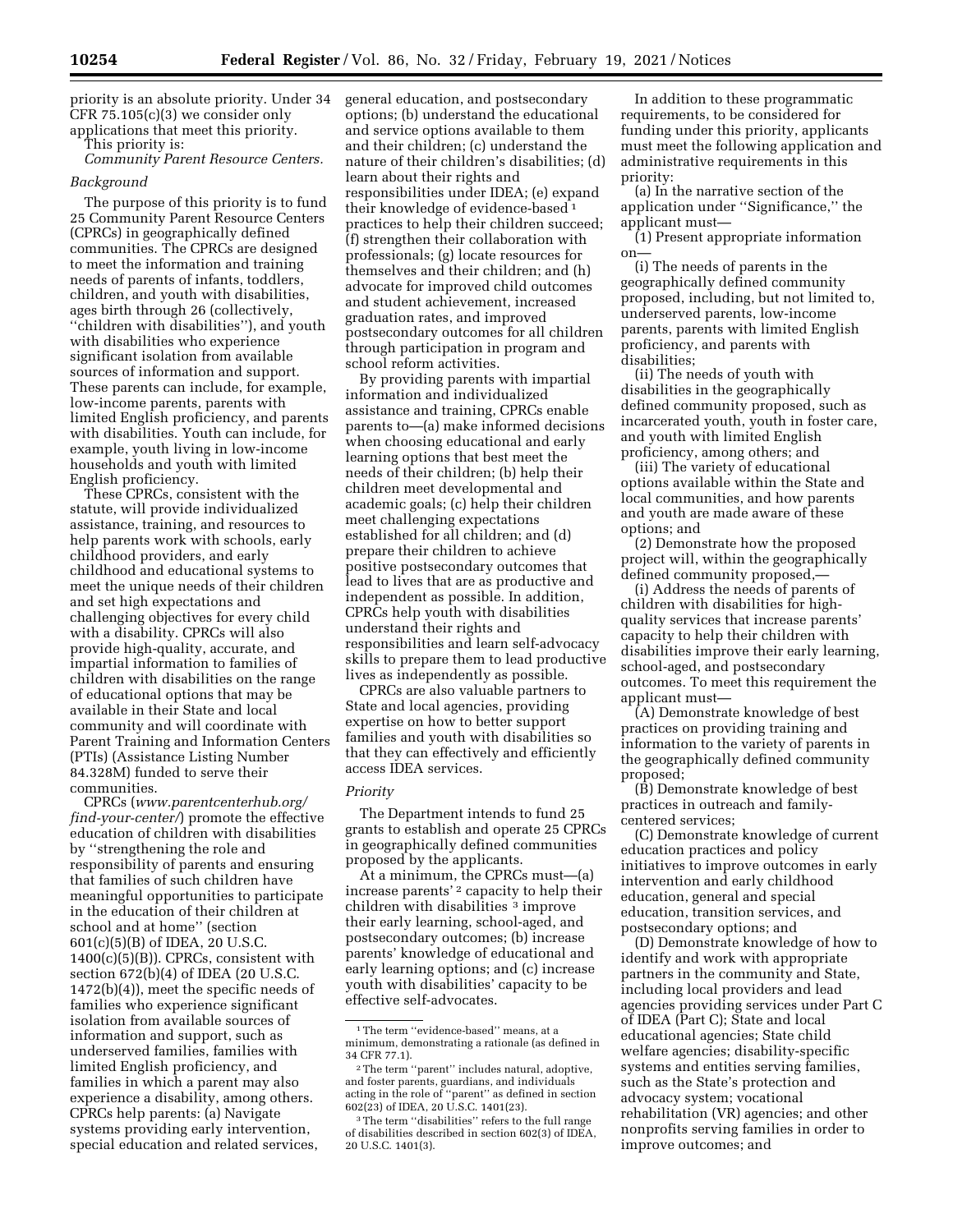(ii) Address the needs of youth with disabilities for high-quality services that increase their capacity to be effective self-advocates. To meet this requirement the applicant must—

(A) Demonstrate knowledge of best practices for providing training and information to the variety of youth with disabilities in the geographically defined community proposed;

(B) Demonstrate knowledge of current education practices and policy initiatives in self-advocacy; and

(C) Demonstrate knowledge of how to work with appropriate partners serving youth with disabilities, including State and local VR agencies, other nonprofits, and independent living centers that provide assistance such as postsecondary education options, employment training, and supports.

(b) Demonstrate, in the narrative section of the application under ''Quality of project design and services,'' how the proposed project will—

(1) Use a project logic model 4 to guide the development of project plans and activities within the geographically defined community proposed;

*Note:* The following websites provide more information on logic models and conceptual frameworks: *[www.osepideasthatwork.org/logicModel](http://www.osepideasthatwork.org/logicModel)*  and *[www.osepideasthatwork.org/](http://www.osepideasthatwork.org/resources-grantees/program-areas/ta-ta/tad-project-logic-model-and-conceptual-framework)  resources-grantees/program-areas/ta-ta/ [tad-project-logic-model-and-conceptual](http://www.osepideasthatwork.org/resources-grantees/program-areas/ta-ta/tad-project-logic-model-and-conceptual-framework)[framework.](http://www.osepideasthatwork.org/resources-grantees/program-areas/ta-ta/tad-project-logic-model-and-conceptual-framework)* 

(2) Develop and implement an outreach plan to inform parents of children with disabilities, who experience significant isolation from available sources of information and support, of how they can benefit from the services provided by the CPRC;

(3) Develop and implement an outreach plan to inform youth with disabilities how they can benefit from the services provided by the CPRC;

(4) Provide high-quality services that increase parents' capacity to help their children with disabilities improve their early learning, school-aged, and postsecondary outcomes. To meet this requirement the applicant must include information as to how the services will—

(i) Increase parents' knowledge of—

(A) The nature of their children's disabilities, including their children's strengths and academic, behavioral, and developmental challenges;

(B) The importance of having high expectations for their children and how to help them meet those expectations;

(C) The local, State, and Federal resources available to assist them and their children and local resources that strengthen their connection to their communities;

(D) IDEA and IDEA regulations, and State regulations, policies, and practices implementing IDEA, including—

(*1*) Their rights and responsibilities under IDEA, including procedural safeguards and dispute resolution;

(*2*) Their role on Individualized Family Service Plan (IFSP) and Individualized Education Program (IEP) Teams and how to effectively participate on IFSP and IEP Teams; and (*3*) How services are provided under

IDEA; (E) Other relevant educational and

health care legislation, including the Elementary and Secondary Education Act of 1965, as amended (ESEA); the Rehabilitation Act, especially section 504 of the Rehabilitation Act (Section 504) and the provisions established by the Workforce Innovation and Opportunity Act (WIOA); and the Americans with Disabilities Act (ADA);

(F) Transition services, at all levels, including Part C early intervention to Part B preschool, preschool to elementary school, elementary school to secondary school, secondary school to postsecondary education and workforce options, and re-entry of incarcerated youth to school and the community;

(G) The options available within the State and their community to educate and help their children meet educational and developmental outcomes;

(H) How their children can access and participate in the general education curriculum and inclusive early learning programs, including access to corresponding academic standards and assessments, extracurricular and enrichment opportunities, and other initiatives available to all children;

(I) Early intervention and education practices that improve outcomes and help children meet high expectations; and

(J) School reform efforts to improve student achievement and increase graduation rates; and

(ii) Increase parents' capacity to— (A) Effectively support their children with disabilities and participate in their children's education;

(B) Make informed decisions when choosing educational and early learning options that best meet the needs of their children;

(C) Communicate effectively and work collaboratively in partnership with early intervention service providers, schoolbased personnel, related services personnel, and administrators;

(D) Resolve disputes effectively; and

(E) Participate in school reform activities to improve outcomes for all children;

(5) Provide high-quality services that increase youth with disabilities' capacity to be effective self-advocates. To meet this requirement the applicant must include information as to how the services will—

(i) Increase the knowledge of youth with disabilities about—

(A) The nature of their disabilities, including their strengths and their academic, behavioral, and developmental challenges;

(B) The importance of having high expectations for themselves and how to meet those expectations;

(C) The resources available to support their success in secondary and postsecondary education and employment and full participation in their communities;

(D) IDEA, Section 504, the Rehabilitation Act, WIOA, ADA, and other legislation, regulations, and policies that affect people with disabilities;

(E) Their rights and responsibilities while receiving services under IDEA, the Rehabilitation Act, and WIOA, and after transitioning to post-school programs, services, and employment;

(F) How they can participate on IEP Teams;

(G) The options available within the State and their community to help them meet their educational and posttransition outcomes; and

(H) Supported decision making necessary to transition to adult life; and

(ii) Increase the capacity of youth with disabilities to—

(A) Advocate for themselves, including communicating effectively and working collaboratively in partnership with providers; and

(B) Make informed decisions when choosing educational options that best meet their needs;

(6) Use various methods to deliver services, including in-person and remotely through the use of technology;

(7) Use best practices for providing training and information to adult learners and youth;

(8) Establish cooperative partnerships with the PTI funded in the State under section 671 of IDEA serving the CPRC's geographically defined community;

(9) Establish cooperative partnerships with the Parent Training and Information Centers funded under the Rehabilitation Act (Assistance Listing Number 84.235F), the Regional Parent

<sup>4</sup>Logic model (also referred to as a theory of action) means a framework that identifies key project components of the proposed project (*i.e.,* the active ''ingredients'' that are hypothesized to be critical to achieving the relevant outcomes) and describes the theoretical and operational relationships among the key project components and relevant outcomes. See 34 CFR 77.1.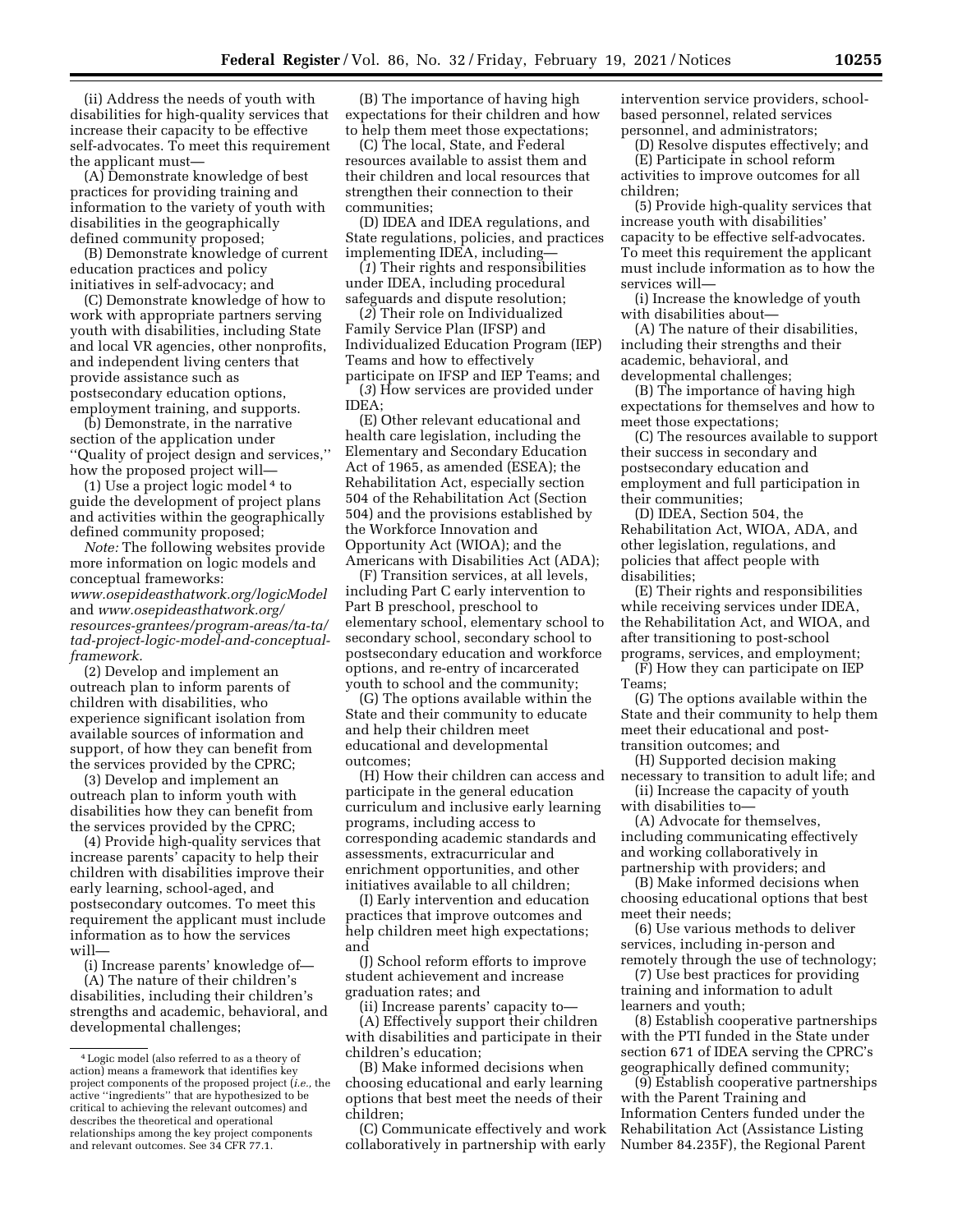Technical Assistance Centers (Regional PTACs) (Assistance Listing Number 84.328R) region to which they belong, and the Center for Parent Information and Resources (Assistance Listing Number 84.328R); and

(10) Network with local, State, and national organizations and agencies, such as protection and advocacy agencies and VR agencies that serve parents and families of children with disabilities, to better support families and children with disabilities to effectively and efficiently access IDEA and pre-employment transition services.

(c) In the narrative section of the application under ''Quality of the project evaluation,'' include an evaluation plan for the project as described in the following paragraphs. The evaluation plan must describe: Measures for evaluating the quality, accuracy, and impartiality of project services and products; measures of progress in implementation, including the criteria for determining the extent to which the project's products and services have met the goals for reaching its target population; measures of intended outcomes or results of the project's activities in order to evaluate those activities; and how well the goals or objectives of the proposed project, as described in its logic model, have been met.

(d) Demonstrate, in the narrative section of the application under ''Adequacy of resources and quality of project personnel,'' how—

(1) The applicant and any key partners have adequate resources to carry out the proposed activities;

(2) The proposed costs are reasonable in relation to the anticipated results and benefits;

(3) The proposed project will encourage applications for employment from persons who are members of groups that have traditionally been underrepresented based on race, color, national origin, gender, age, or disability, as appropriate; and

(4) The proposed key project personnel, consultants, and subcontractors have the qualifications and experience to carry out the proposed activities and achieve the project's intended outcomes.

(e) Demonstrate, in the narrative section of the application under ''Quality of the management plan,'' how—

(1) The proposed management plan will ensure that the project's intended outcomes will be achieved on time and within budget. To address this requirement, the applicant must describe—

(i) Clearly defined responsibilities for key project personnel, consultants, and subcontractors, as applicable; and

(ii) Timelines and milestones for accomplishing the project tasks;

(2) Key project personnel and any consultants and subcontractors will be allocated and how these allocations are appropriate and adequate to achieve the project's intended outcomes;

(3) The proposed management plan will ensure that the products and services provided are of high quality, impartial, relevant, and useful to recipients;

(4) The board of directors will be used to provide appropriate oversight to the project;

(5) The proposed project will benefit from a diversity of perspectives, including those of families using a variety of education options, youth, educators, and State and local providers, among others, in its development and operation;

(6) The proposed project will ensure that the annual performance reports submitted to the Department will— (i) Be accurate and timely;

(ii) Include information on the projects' outputs and outcomes; and

(iii) Include, at a minimum, the number and demographics of parents and youth to whom the CPRC provided information and training, the parents' and youth's unique needs, and the levels of service provided to them; and

(7) The project management and staff will—

(i) Make use of the technical assistance (TA) and products provided by the OSEP-funded Center on Parent Information and Resources, Regional PTACs, and other TA centers, as appropriate;

(ii) Participate in developing individualized TA plans with the Regional PTAC, as appropriate; and

(iii) Facilitate one site visit from the Regional PTAC during the grant cycle.

(f) Address the following application requirements. The applicant must—

(1) Include, in Appendix A, a logic model for the project;

(2) Include, in Appendix A, personnel-loading charts and timelines, as applicable, to illustrate the management plan described in the narrative;

(3) Include, in the budget, travel funds to support the project director's attendance annually at one meeting sponsored by OSEP or the Regional PTACs, at a minimum;

(4) Maintain a website that meets government or industry-recognized standards for accessibility and that includes, at a minimum, a current calendar of upcoming events, free

informational publications for families, and links to webinars or other online multimedia resources; and

(5) Assure that the information provided to parents is accurate and impartial.

*Waiver of Proposed Rulemaking:*  Under the Administrative Procedure Act (APA) (5 U.S.C. 553), the Department generally offers interested parties the opportunity to comment on proposed priorities and requirements. Section 681(d) of IDEA, however, makes the public comment requirements of the APA inapplicable to the priority in this notice.

*Program Authority:* 20 U.S.C. 1472 and 1481.

*Note:* Projects will be awarded and must be operated in a manner consistent with the nondiscrimination requirements contained in Federal civil rights laws.

*Applicable Regulations:* (a) The Education Department General Administrative Regulations in 34 CFR parts 75, 77, 79, 81, 82, 84, 86, 97, 98, and 99. (b) The Office of Management and Budget Guidelines to Agencies on Governmentwide Debarment and Suspension (Nonprocurement) in 2 CFR part 180, as adopted and amended as regulations of the Department in 2 CFR part 3485. (c) The Uniform Administrative Requirements, Cost Principles, and Audit Requirements for Federal Awards in 2 CFR part 200, as adopted and amended as regulations of the Department in 2 CFR part 3474.

### **II. Award Information**

*Type of Award:* Discretionary grants. *Estimated Available Funds:* Congress has appropriated \$27,411,000 for the Training and Information for Parents of Children with Disabilities program for FY 2021, of which we intend to use an estimated \$3,000,000 for this competition.

Contingent upon the availability of funds and the quality of applications, we may make additional awards in subsequent years from the list of unfunded applications from this competition.

*Estimated Average Size of Awards:*  \$120,000.

*Maximum Award:* We will not make an award exceeding \$120,000 for a

single budget period of 12 months. *Estimated Number of Awards:* 25.

*Note:* The Department is not bound by any estimates in this notice.

*Project Period:* Up to 60 months.

#### **III. Eligibility Information**

1. *Eligible Applicants:* Local parent organizations.

*Note:* A "local parent organization" is a private nonprofit organization (other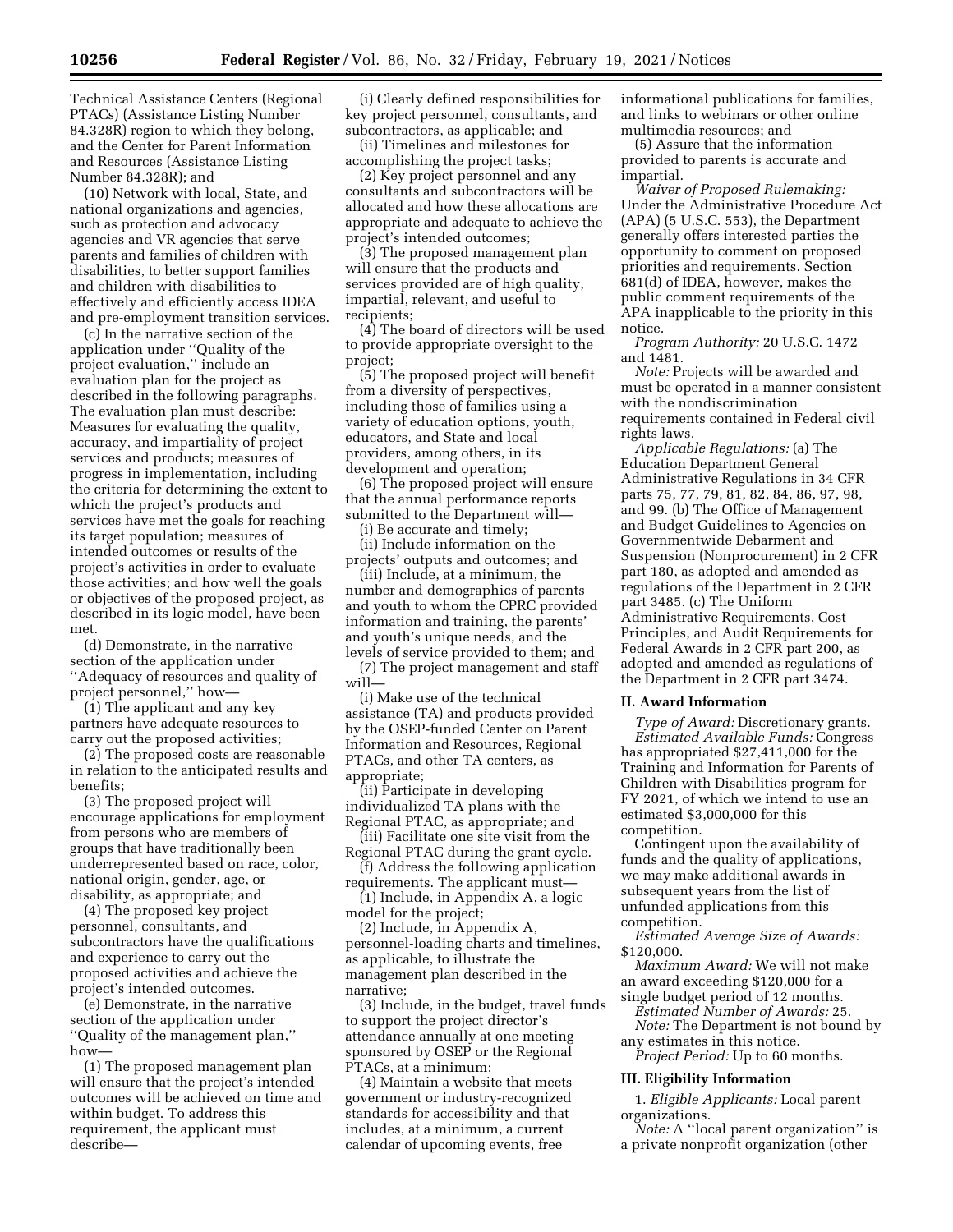than an institution of higher education  $(HEE)$ ). Section  $672(a)(2)$  of IDEA requires that an eligible local parent organization—

(a) Has a board of directors the majority of whom are parents of children with disabilities ages birth through 26 from the community to be served; and

(b) Has as its mission serving parents of children with disabilities who—

(1) Are ages birth through 26; and

(2) Have the full range of disabilities described in section 602(3) of IDEA.

*Note:* If you are a nonprofit organization, under 34 CFR 75.51, you may demonstrate your nonprofit status by providing: (1) Proof that the Internal Revenue Service currently recognizes the applicant as an organization to which contributions are tax deductible under section 501(c)(3) of the Internal Revenue Code; (2) a statement from a State taxing body or the State attorney general certifying that the organization is a nonprofit organization operating within the State and that no part of its net earnings may lawfully benefit any private shareholder or individual; (3) a certified copy of the applicant's certificate of incorporation or similar document if it clearly establishes the nonprofit status of the applicant; or (4) any item described above if that item applies to a State or national parent organization, together with a statement by the State or parent organization that the applicant is a local nonprofit affiliate.

2. a. *Cost Sharing or Matching:* This program does not require cost sharing or matching.

b. *Indirect Cost Rate Information:* This program uses an unrestricted indirect cost rate. For more information regarding indirect costs, or to obtain a negotiated indirect cost rate, please see *[www2.ed.gov/about/offices/list/ocfo/](http://www2.ed.gov/about/offices/list/ocfo/intro.html)  [intro.html.](http://www2.ed.gov/about/offices/list/ocfo/intro.html)* 

c. *Administrative Cost Limitation:*  This program does not include any program-specific limitation on administrative expenses. All administrative expenses must be reasonable and necessary and conform to Cost Principles described in 2 CFR part 200 subpart E of the Uniform Guidance.

3. *Subgrantees:* Under 34 CFR 75.708(b) and (c), a grantee under this competition may award subgrants—to directly carry out project activities described in its application—to the following types of entities: IHEs and private nonprofit organizations suitable to carry out the activities proposed in the application.

The grantee may award subgrants to entities it has identified in an approved application.

4. *Other General Requirements:* (a) Recipients of funding under this program must make positive efforts to employ and advance in employment qualified individuals with disabilities (see section 606 of IDEA).

(b) Each applicant for, and recipient of, funding under this program must involve individuals with disabilities, or parents of individuals with disabilities ages birth through 26, in planning, implementing, and evaluating the project (see section 682(a)(1)(A) of IDEA).

### **IV. Application and Submission Information**

1. *Application Submission Instructions:* Applicants are required to follow the Common Instructions for Applicants to Department of Education Discretionary Grant Programs, published in the **Federal Register** on February 13, 2019 (84 FR 3768) and available at *[www.govinfo.gov/content/](http://www.govinfo.gov/content/pkg/FR-2019-02-13/pdf/2019-02206.pdf)  [pkg/FR-2019-02-13/pdf/2019-02206.pdf,](http://www.govinfo.gov/content/pkg/FR-2019-02-13/pdf/2019-02206.pdf)*  which contain requirements and information on how to submit an application.

2. *Intergovernmental Review:* This competition is subject to Executive Order 12372 and the regulations in 34 CFR part 79. Information about Intergovernmental Review of Federal Programs under Executive Order 12372 is in the application package for this competition.

3. *Funding Restrictions:* We reference regulations outlining funding restrictions in the *Applicable Regulations* section of this notice.

4. *Recommended Page Limit:* The application narrative is where you, the applicant, address the selection criteria that reviewers use to evaluate your application. We recommend that you (1) limit the application narrative to no more than 50 pages, and (2) use the following standards:

• A ''page'' is 8.5″ x 11″, on one side only, with 1″ margins at the top, bottom, and both sides.

• Double space (no more than three lines per vertical inch) all text in the application narrative, including titles, headings, footnotes, quotations, reference citations, and captions, as well as all text in charts, tables, figures, graphs, and screen shots.

• Use a font that is 12 point or larger.

• Use one of the following fonts: Times New Roman, Courier, Courier New, or Arial.

The recommended page limit does not apply to the cover sheet; the budget section, including the narrative budget

justification; the assurances and certifications; or the abstract (follow the guidance provided in the application package for completing the abstract), the table of contents, the list of priority requirements, the resumes, the reference list, the letters of support, or the appendices. However, the recommended page limit does apply to all of the application narrative, including all text in charts, tables, figures, graphs, and screen shots.

### **V. Application Review Information**

1. *Selection Criteria:* The selection criteria for this competition are from 34 CFR 75.210 and are as follows:

(a) *Significance.* (20 points)

(1) The Secretary considers the significance of the proposed project.

(2) In determining the significance of the proposed project, the Secretary considers the following factors:

(i) The extent to which specific gaps or weaknesses in services, infrastructure, or opportunities have been identified and will be addressed by the proposed project, including the nature and magnitude of those gaps or weaknesses; and

(ii) The importance or magnitude of the results or outcomes likely to be attained by the proposed project.

(b) *Quality of project design and services.* (30 points)

(1) The Secretary considers the quality of the services to be provided by the proposed project.

(2) In determining the quality of the services to be provided by the proposed project, the Secretary considers the quality and sufficiency of strategies for ensuring equal access and treatment for eligible project participants who are members of groups that have traditionally been underrepresented based on race, color, national origin, gender, age, or disability.

(3) In addition, the Secretary considers the following factors:

(i) The extent to which the goals, objectives, and outcomes to be achieved by the proposed project are clearly specified and measurable;

(ii) The extent to which the services to be provided by the proposed project reflect up-to-date knowledge from research and effective practice;

(iii) The extent to which the services to be provided by the proposed project are appropriate to the needs of the intended recipients or beneficiaries of those services;

(iv) The extent to which the services to be provided by the proposed project involve the collaboration of appropriate partners for maximizing the

effectiveness of project services; and (v) The extent to which the TA services to be provided by the proposed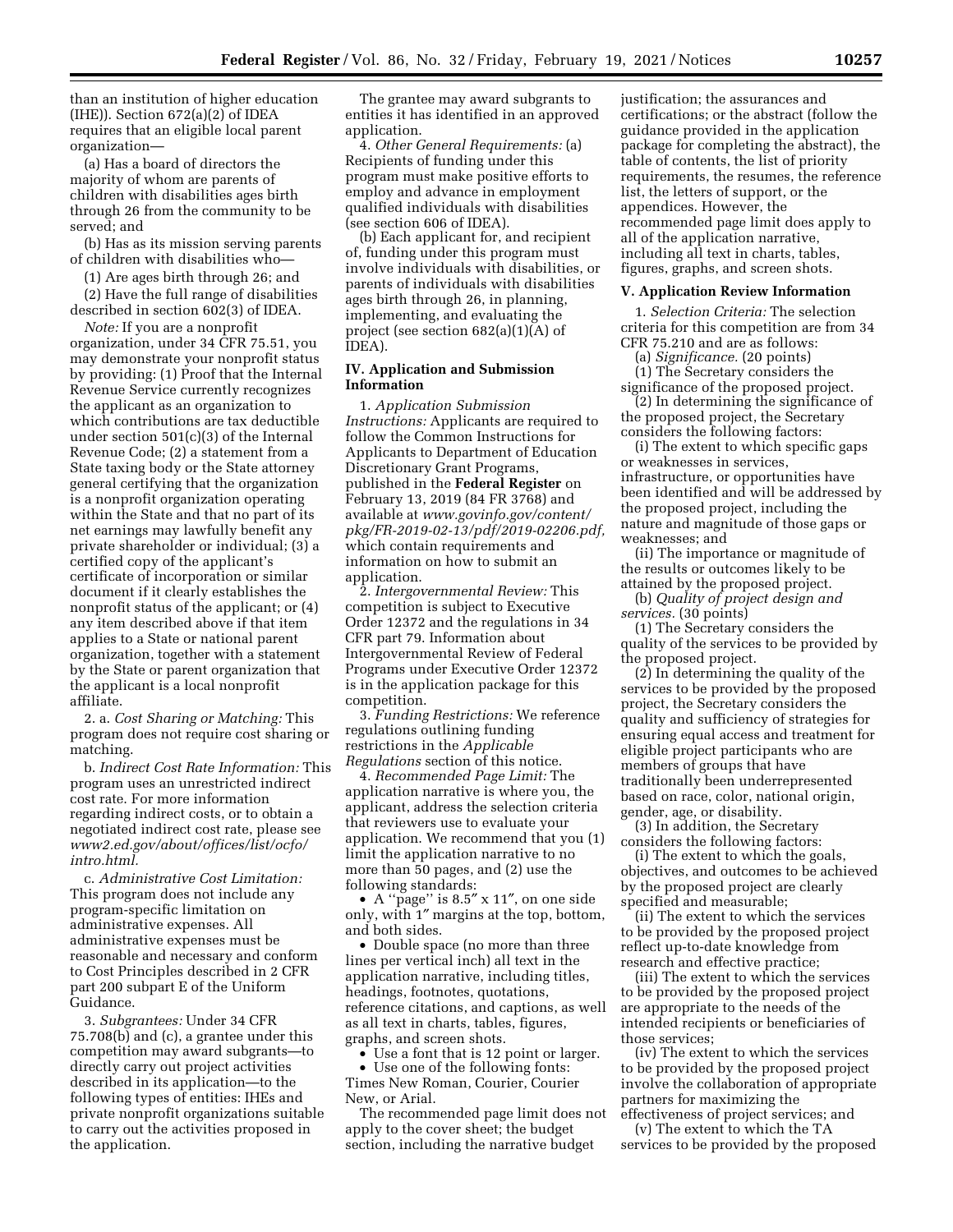project involve the use of efficient strategies, including the use of technology, as appropriate, and the leveraging of non-project resources.

(c) *Quality of the project evaluation.*  (15 points)

(1) The Secretary considers the quality of the evaluation to be conducted of the proposed project.

(2) In determining the quality of the evaluation, the Secretary considers the following factors:

(i) The extent to which the methods of evaluation are thorough, feasible, and appropriate to the goals, objectives, and outcomes of the proposed project;

(ii) The extent to which the methods of evaluation are appropriate to the context within which the project operates;

(iii) The extent to which the methods of evaluation will provide performance feedback and permit periodic assessment of progress toward achieving intended outcomes; and

(iv) The extent to which the methods of evaluation include the use of objective performance measures that are clearly related to the intended outcomes of the project and will produce quantitative and qualitative data to the extent possible.

(d) *Adequacy of resources and quality of project personnel.* (20 points)

(1) The Secretary considers the adequacy of resources and quality of project personnel for the proposed project.

(2) In determining the adequacy of resources and quality of project personnel for the proposed project, the Secretary considers the following factors:

(i) The adequacy of support, including facilities, equipment, supplies, and other resources, from the applicant organization or the lead applicant organization;

(ii) The extent to which the costs are reasonable in relation to the objectives, design, and potential significance of the proposed project;

(iii) The extent to which the applicant encourages applications for employment from persons who are members of groups that have traditionally been underrepresented based on race, color, national origin, gender, age, or disability;

(iv) The qualifications, including relevant training and experience, of key project personnel;

(v) The relevance and demonstrated commitment of each partner in the proposed project to the implementation and success of the project.

(e) *Quality of the management plan.*  (15 points)

(1) The Secretary considers the quality of the management plan for the proposed project.

(2) In determining the quality of the management plan for the proposed project, the Secretary considers the following factors:

(i) The adequacy of the management plan to achieve the objectives of the proposed project on time and within budget, including clearly defined responsibilities, timelines, and milestones for accomplishing project tasks;

(ii) The extent to which the time commitments of the project director and principal investigator and other key project personnel are appropriate and adequate to meet the objectives of the proposed project;

(iii) The adequacy of mechanisms for ensuring high-quality products and services from the proposed project; and

(iv) How the applicant will ensure that a diversity of perspectives are brought to bear in the operation of the proposed project, including those of parents, teachers, the business community, a variety of disciplinary and professional fields, recipients or beneficiaries of services, or others, as appropriate.

2. *Review and Selection Process:* We remind potential applicants that in reviewing applications in any discretionary grant competition, the Secretary may consider, under 34 CFR 75.217(d)(3), the past performance of the applicant in carrying out a previous award, such as the applicant's use of funds, achievement of project objectives, and compliance with grant conditions. The Secretary may also consider whether the applicant failed to submit a timely performance report or submitted a report of unacceptable quality.

In addition, in making a competitive grant award, the Secretary requires various assurances including those applicable to Federal civil rights laws that prohibit discrimination in programs or activities receiving Federal financial assistance from the Department (34 CFR 100.4, 104.5, 106.4, 108.8, and 110.23).

3. *Additional Review and Selection Process Factors:* 

In the past, the Department has had difficulty finding peer reviewers for certain competitions because so many individuals who are eligible to serve as peer reviewers have conflicts of interest. The standing panel requirements under section 682(b) of IDEA also have placed additional constraints on the availability of reviewers. Therefore, the Department has determined that, for some discretionary grant competitions, applications may be separated into two

or more groups and ranked and selected for funding within specific groups. This procedure will make it easier for the Department to find peer reviewers by ensuring that greater numbers of individuals who are eligible to serve as reviewers for any particular group of applicants will not have conflicts of interest. It also will increase the quality, independence, and fairness of the review process, while permitting panel members to review applications under discretionary grant competitions for which they also have submitted applications.

4. *Risk Assessment and Specific Conditions:* 

Consistent with 2 CFR 200.206, before awarding grants under this competition the Department conducts a review of the risks posed by applicants. Under 2 CFR 200.208, the Secretary may impose specific conditions and, under 2 CFR 3474.10, in appropriate circumstances, high-risk conditions on a grant if the applicant or grantee is not financially stable; has a history of unsatisfactory performance; has a financial or other management system that does not meet the standards in 2 CFR part 200, subpart D; has not fulfilled the conditions of a prior grant; or is otherwise not responsible.

5. *Integrity and Performance System:*  If you are selected under this competition to receive an award that over the course of the project period may exceed the simplified acquisition threshold (currently \$250,000), under 2 CFR 200.206(a)(2) we must make a judgment about your integrity, business ethics, and record of performance under Federal awards—that is, the risk posed by you as an applicant—before we make an award. In doing so, we must consider any information about you that is in the integrity and performance system (currently referred to as the Federal Awardee Performance and Integrity Information System (FAPIIS)), accessible through the System for Award Management. You may review and comment on any information about yourself that a Federal agency previously entered and that is currently in FAPIIS.

Please note that, if the total value of your currently active grants, cooperative agreements, and procurement contracts from the Federal Government exceeds \$10,000,000, the reporting requirements in 2 CFR part 200, Appendix XII, require you to report certain integrity information to FAPIIS semiannually. Please review the requirements in 2 CFR part 200, Appendix XII, if this grant plus all the other Federal funds you receive exceed \$10,000,000.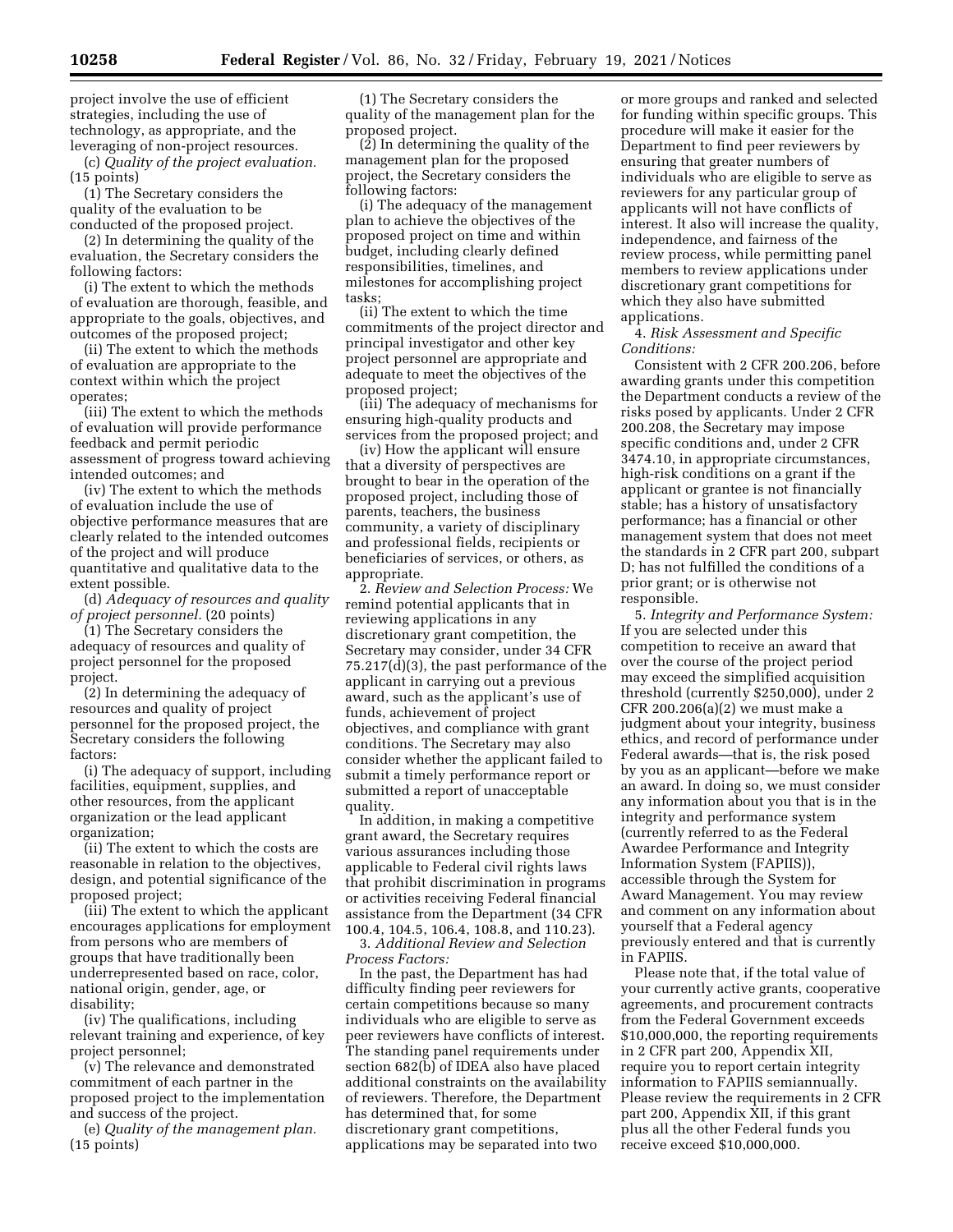6. *In General:* In accordance with the Office of Management and Budget's guidance located at 2 CFR part 200, all applicable Federal laws, and relevant Executive guidance, the Department will review and consider applications for funding pursuant to this notice inviting applications in accordance with—

(a) Selecting recipients most likely to be successful in delivering results based on the program objectives through an objective process of evaluating Federal award applications (2 CFR 200.205);

(b) Prohibiting the purchase of certain telecommunication and video surveillance services or equipment in alignment with section 889 of the National Defense Authorization Act of 2019 (Pub. L. 115–232) (2 CFR 200.216);

(c) Providing a preference, to the extent permitted by law, to maximize use of goods, products, and materials produced in the United States (2 CFR 200.322); and

(d) Terminating agreements in whole or in part to the greatest extent authorized by law if an award no longer effectuates the program goals or agency priorities (2 CFR 200.340).

### **VI. Award Administration Information**

1. *Award Notices:* If your application is successful, we notify your U.S. Representative and U.S. Senators and send you a Grant Award Notification (GAN); or we may send you an email containing a link to access an electronic version of your GAN. We may notify you informally, also.

If your application is not evaluated or not selected for funding, we notify you.

2. *Administrative and National Policy Requirements:* We identify administrative and national policy requirements in the application package and reference these and other requirements in the *Applicable Regulations* section of this notice.

We reference the regulations outlining the terms and conditions of an award in the *Applicable Regulations* section of this notice and include these and other specific conditions in the GAN. The GAN also incorporates your approved application as part of your binding commitments under the grant.

3. *Open Licensing Requirements:*  Unless an exception applies, if you are awarded a grant under this competition, you will be required to openly license to the public grant deliverables created in whole, or in part, with Department grant funds. When the deliverable consists of modifications to pre-existing works, the license extends only to those modifications that can be separately identified and only to the extent that open licensing is permitted under the

terms of any licenses or other legal restrictions on the use of pre-existing works. Additionally, a grantee or subgrantee that is awarded competitive grant funds must have a plan to disseminate these public grant deliverables. This dissemination plan can be developed and submitted after your application has been reviewed and selected for funding. For additional information on the open licensing requirements, please refer to 2 CFR 3474.20.

4. *Reporting:* (a) If you apply for a grant under this competition, you must ensure that you have in place the necessary processes and systems to comply with the reporting requirements in 2 CFR part 170 should you receive funding under the competition. This does not apply if you have an exception under 2 CFR 170.110(b).

(b) At the end of your project period, you must submit a final performance report, including financial information, as directed by the Secretary. If you receive a multiyear award, you must submit an annual performance report that provides the most current performance and financial expenditure information as directed by the Secretary under 34 CFR 75.118. The Secretary may also require more frequent performance reports under 34 CFR 75.720(c). For specific requirements on reporting, please go to *[www.ed.gov/](http://www.ed.gov/fund/grant/apply/appforms/appforms.html) [fund/grant/apply/appforms/](http://www.ed.gov/fund/grant/apply/appforms/appforms.html) [appforms.html.](http://www.ed.gov/fund/grant/apply/appforms/appforms.html)* 

(c) Under 34 CFR 75.250(b), the Secretary may provide a grantee with additional funding for data collection analysis and reporting. In this case, the Secretary establishes a data collection period.

5. *Performance Measures:* 

Under the Government Performance and Results Act of 1993 (GPRA) and for Department reporting requirements under 34 CFR 75.110, the Department has established a set of performance measures, including long-term measures, that are designed to yield information on the quality, relevance, and usefulness of the materials, products, and services of the Training and Information for Parents of Children with Disabilities program. These measures are:

• Program Performance Measure 1: The percentage of materials used by projects that are deemed to be of high quality;

• Program Performance Measure 2: The percentage of products and services deemed to be of high relevance to educational and early intervention policy and practice;

• Program Performance Measure 3: The percentage of all products and

services deemed to be useful to improve educational or early intervention policy or practice; and

• Program Performance Measure 4: The percentage of individuals with disabilities and their families receiving PTI services who report enhanced knowledge and understanding of IDEA services.

Grantees will be required to report information on their project's performance in annual reports to the Department (34 CFR 75.590).

6. *Continuation Awards:* In making a continuation award under 34 CFR 75.253, the Secretary considers, among other things: Whether a grantee has made substantial progress in achieving the goals and objectives of the project; whether the grantee has expended funds in a manner that is consistent with its approved application and budget; and, if the Secretary has established performance measurement requirements, the performance targets in the grantee's approved application.

In making a continuation award, the Secretary also considers whether the grantee is operating in compliance with the assurances in its approved application, including those applicable to Federal civil rights laws that prohibit discrimination in programs or activities receiving Federal financial assistance from the Department (34 CFR 100.4, 104.5, 106.4, 108.8, and 110.23).

### **VII. Other Information**

*Accessible Format:* On request to the program contact person listed under **FOR FURTHER INFORMATION CONTACT**, individuals with disabilities can obtain this document and a copy of the application package in an accessible format. The Department will provide the requestor with an accessible format that may include Rich Text Format (RTF) or text format (txt), a thumb drive, an MP3 file, braille, large print, audiotape, or compact disc, or other accessible format.

*Electronic Access to This Document:*  The official version of this document is the document published in the **Federal Register**. You may access the official edition of the **Federal Register** and the Code of Federal Regulations at *[www.govinfo.gov.](http://www.govinfo.gov)* At this site you can view this document, as well as all other documents of this Department published in the **Federal Register**, in text or Portable Document Format (PDF). To use PDF you must have Adobe Acrobat Reader, which is available free at the site.

You may also access documents of the Department published in the **Federal Register** by using the article search feature at *[www.federalregister.gov.](http://www.federalregister.gov)*  Specifically, through the advanced